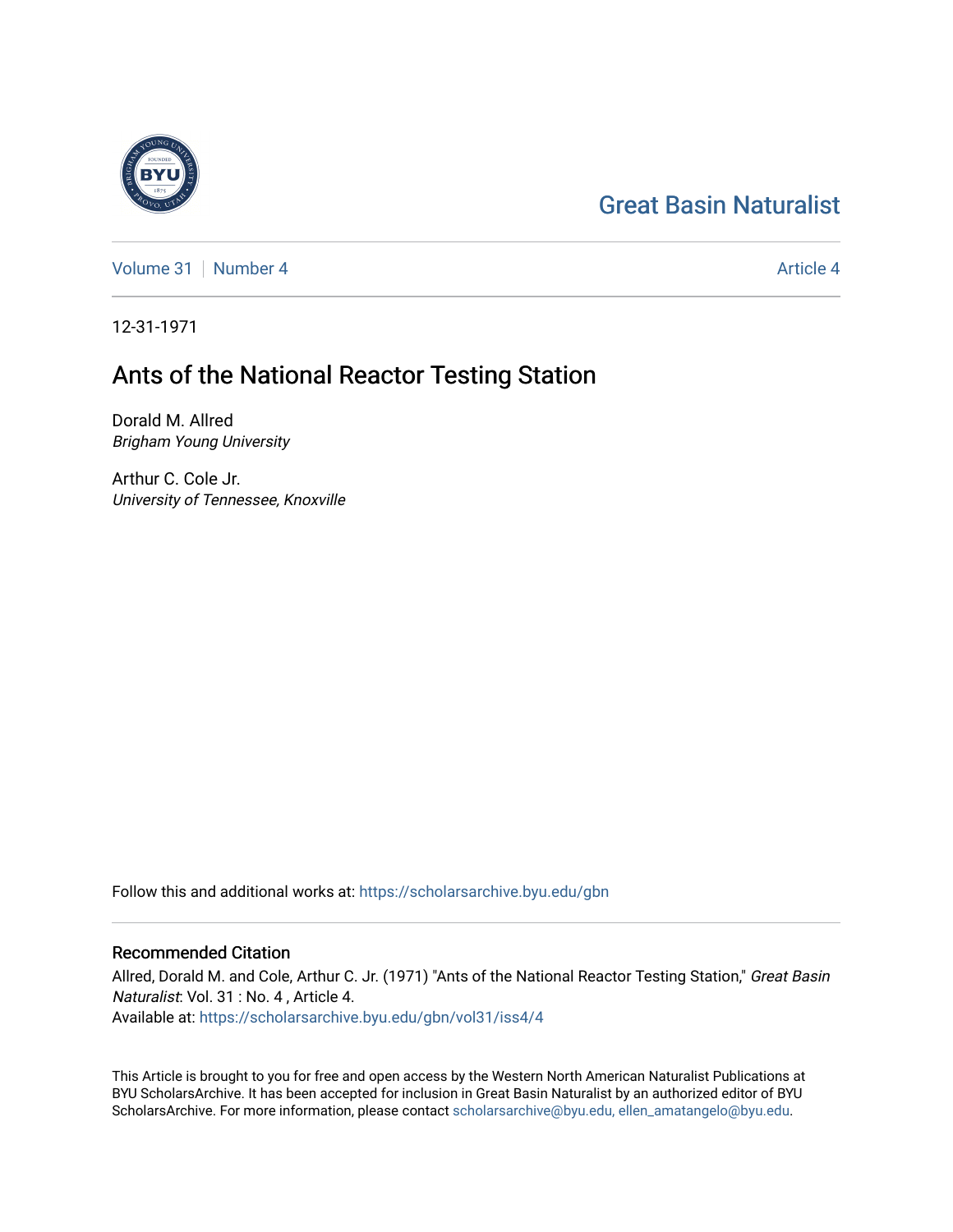## ANTS OF THE NATIONAL REACTOR TESTING STATION<sup>1</sup>

#### Dorald M. Allred<sup>2</sup> and Arthur C. Cole, Jr.<sup>3</sup>

During ecological investigations of ectoparasites in 1966 and 1967 at the National Reactor Testing Station in Idaho, can pit-traps were used to capture small rodents and ground-dwelling arthropods (Allred, 1968). These same techniques, previously used by Allred et al. (1963) from 1960 to 1962 at the Nevada Test Site, were effec tive for determining species composition and distribution of ants (Cole, 1966). The collections in Nevada extended over approximately 30 months, whereas those in Idaho were conducted for only 15 months. Nevertheless, this latter time was considered adequate to determine the incidence of the majority of kinds of ants and their distribution at the Testing Station in Idaho.

The National Reactor Testing Station is situated in southeastern Idaho, 30 miles west of Idaho Falls. The area of approximately 900 square miles is a level plain with an average elevation of 4,865 ft. The vegetation is characteristic of the cool northern deserts. The most conspicuous plant is Artemisia tridentata, but members belonging to *Chrysothamnus*, as well as grasses of several genera, are abundant (Allred, 1968; Atwood, 1970).

### Results and Discussion

Ants of 22 species representing 11 genera were collected at the Testing Station during the months of March to November, inclusive (Table 1), although pit-cans were operated continuously. The greatest number of species was taken in June, and the fewest in March. Ants were taken in the greatest abundance in July, whereas the fewest numbers were found in November. Aboveground activity was greatest from May through August.

The greatest number of species was found in study area 2, the fewest in areas 5 and 9 (Table 2). Largest numbers of individuals were taken in areas <sup>1</sup> and 7, whereas the fewest were found in areas 5 and 9.

Ants belonging to *Camponotus vicinus* were the most widespread geographically, although those referable to Pogonomyrmex  $\overline{ow}$  were the most abundant in numbers of individuals (Table 3). Ants of Formica obscuripes and Veromessor lobognathus were not widespread geographically but occurred in relatively large numbers. On the other hand, those referable to F. manni, F. subpolita, and *Myrmica lobicornis* were relatively widespread geographically but occurred in few numbers.

No correlation was evident between plants of <sup>a</sup> predominant

<sup>4</sup>BYU-AEC Report No. C00-1559-9.<br><sup>3</sup>Department of Zoology, Brigham Young University, Provo, Utah 84601.<br><sup>3</sup>Department of Zoology and Entomology, University of Tennessee, Knoxville 37916.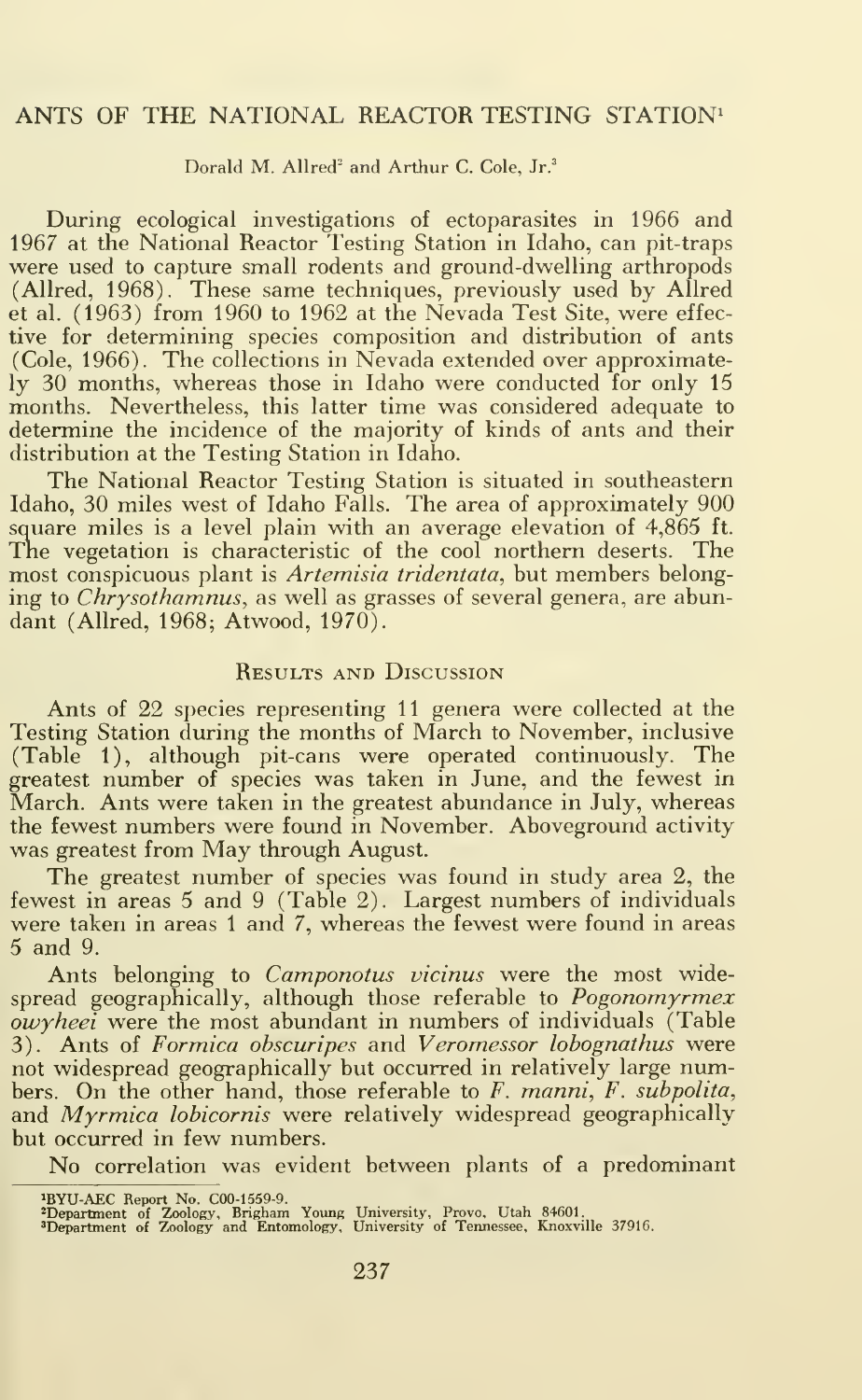|                        | Month and number of ants collected |                |                |                |                |                |              |                |                |
|------------------------|------------------------------------|----------------|----------------|----------------|----------------|----------------|--------------|----------------|----------------|
| <b>Species</b>         | Mar                                | Apr            | May Jun        |                | Jul            | Aug            | Sep          | Oct            | <b>Nov</b>     |
| Camponotus vicinus     |                                    |                | 32             | 39             | 55             | 9              | $\Omega$     | 3              | $\overline{2}$ |
| Formica fusca          |                                    |                | $\frac{2}{5}$  |                |                |                |              | $\overline{2}$ |                |
| F. haemorrhoidalis     |                                    |                |                | 104            | 12             | 14             | 21           |                |                |
|                        |                                    |                |                | $\overline{4}$ |                |                |              |                |                |
|                        |                                    |                |                | 1              | $\mathbf{2}$   | $\overline{2}$ |              |                |                |
|                        |                                    | $\overline{2}$ | 9              | $\overline{2}$ | $\overline{4}$ | $\overline{4}$ |              |                |                |
|                        |                                    |                | $\overline{2}$ |                |                |                |              |                |                |
|                        |                                    | 4              | $\overline{2}$ | $\overline{2}$ | $\mathbf{1}$   | 3              |              |                |                |
| <i>F. obscuripes </i>  | 50                                 |                |                |                |                |                |              |                |                |
| F. obtusopilosa        |                                    |                | 10             | 6              | $\overline{7}$ |                |              | $\overline{2}$ |                |
|                        |                                    | $\overline{2}$ | $\overline{5}$ | $\frac{2}{3}$  |                |                |              |                |                |
|                        |                                    |                | $\overline{2}$ |                | 11             |                |              |                |                |
|                        |                                    |                |                | $\overline{2}$ |                |                |              |                |                |
| Lasius crypticus       |                                    | $\overline{7}$ | 3              |                | 5              |                |              |                | 3              |
| Leptothorax andrei     |                                    |                |                |                |                |                |              |                |                |
| Manica mutica          |                                    |                |                |                |                | 15             |              |                |                |
| Monomorium minimum     |                                    |                |                | 6              | 116            | 53             | 9            |                |                |
| Myrmica lobicornis     |                                    | $\overline{5}$ | 34             | 32             | 3              |                |              |                | $\overline{2}$ |
| Myrmecocystus mojave   |                                    |                | 39             | 10             | $\overline{2}$ | 1              | 1            |                |                |
| Pogonomyrmex owyheei   |                                    |                | 32             | 65             | 177            | 53             | 26           | 4              |                |
| Tapinoma sessile       | 5                                  |                | 10             | $\mathbf{1}$   |                | $\mathbf{1}$   |              |                |                |
| Veromessor lobognathus |                                    |                | 50             | 52             | 27             | 14             |              |                |                |
| Total species          | $\overline{2}$                     | 8              | 15             | 17             | 14             | 13             | $\mathbf{5}$ | 5              | 3              |
| Total individuals      | 55                                 | 23             | 235            | 332            | 423            | 170            | 66           | 10             | $\overline{4}$ |
|                        |                                    |                |                |                |                |                |              |                |                |

Table 1.Seasonal, aboveground activity of ants at the National Reactor Testing Station.

species and the number of species or individual number of ants. However, ants of each species do have their own affinities for plant types and edaphic conditions. For example, ants of several species were found where *Artemisia tridentata* was the predominant species of plant, whereas others were found only in a Chrysothamnus-*Artemisia* association. Some ants were associated only with *Elymus* and others with Juniperus. Ants representing the greatest number of species were found in the Artemisia-Chrysothamnus-grass and Arte*misia* associations, and the fewest were found in the *Juniperus*, Chenopodium-Eurotia, and Oryzopsis-Stipa associations. Greatest numbers of individuals were found in the Chrysothamnus-Artemisiagrass and *Chrysothamnus-Artemisia* associations. Fewest individuals were found in the *Juniperus* and *Chenopodium-Eurotia* areas.

### NOTES ON DISTRIBUTION

Cole (1966) listed 53 species of 19 genera in his treatise on the ants of the Nevada Test Site. Rees and Grundmann (1940) listed 18 genera and 56 species, including several subspecies and varieties, known to occur in Utah. Beck, Allred, and Despain (1967) listed 42 species of 17 genera of ants in Utah which they designated as having predaceous-scavenger habits. Twenty-two species of 11 genera are known from the National Reactor Testing Station in Idaho. Only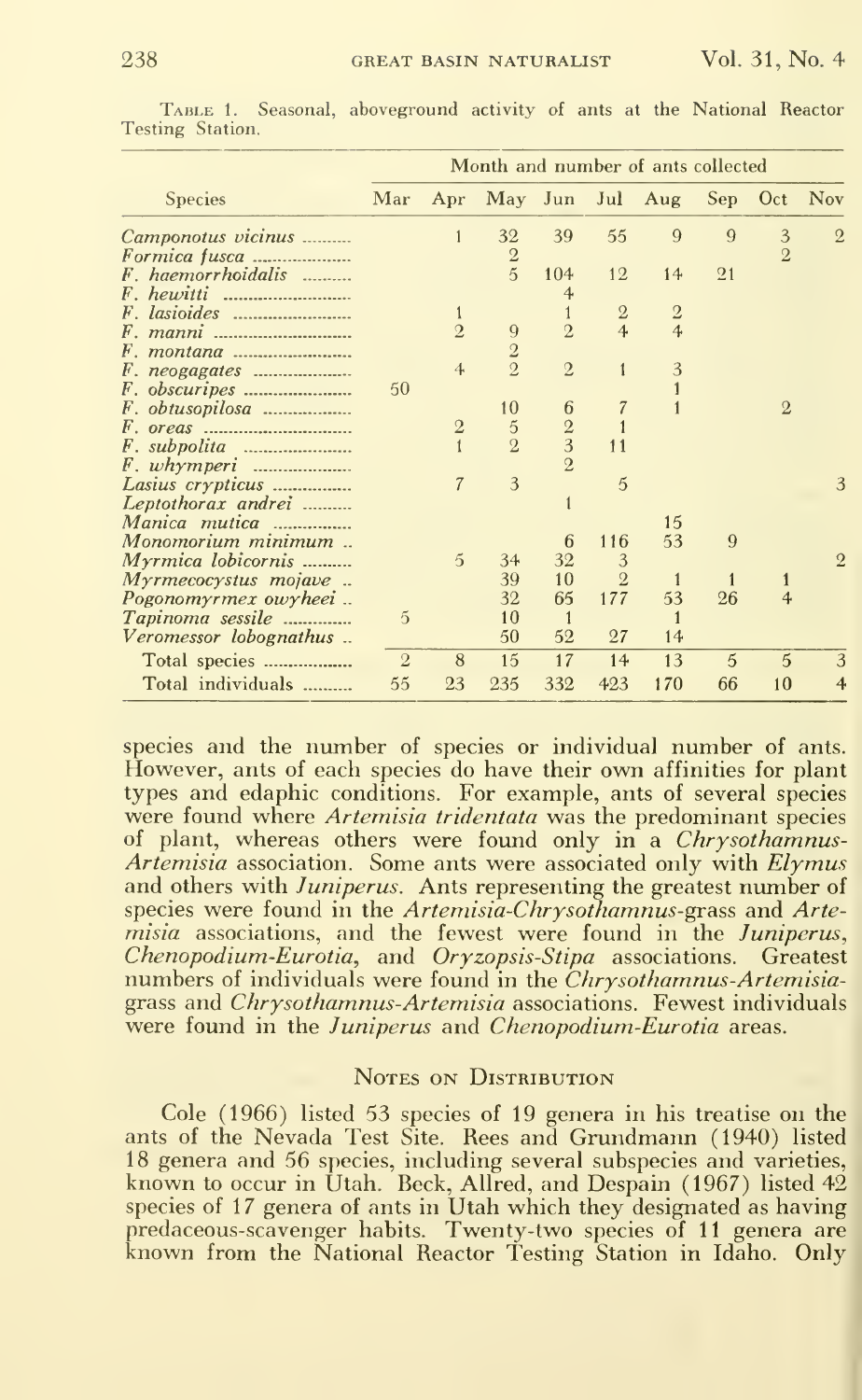|                        |                |                | Study area and number of ants collected |                |   |                |              |                |                |                |              |                |
|------------------------|----------------|----------------|-----------------------------------------|----------------|---|----------------|--------------|----------------|----------------|----------------|--------------|----------------|
| <b>Species</b>         | $\mathbf{1}$   | $\overline{2}$ | 3                                       | 4              | 5 | 6              | 7            | 8              | 9              | 10             | 11           | 12             |
| Camponotus vicinus     | 34             | 13             | $\overline{4}$                          |                |   | $\overline{2}$ | 24           | 17             |                | 41             |              | $\overline{7}$ |
| Formica fusca          |                |                |                                         |                |   |                |              |                |                |                |              | $\overline{2}$ |
| F. haemorrhoidalis     | 49             | 3              | 97                                      |                |   |                |              |                |                |                |              |                |
|                        |                | 4              |                                         |                |   |                |              |                |                |                |              |                |
| F. lasioides           |                |                | $\overline{2}$                          |                |   |                | $\mathbf{1}$ |                |                |                |              |                |
|                        | 1              | $\overline{2}$ |                                         |                |   |                | 3            |                |                | 12             |              | 3              |
| <i>F. montana </i>     |                |                |                                         |                |   |                |              |                |                | $\mathbf{2}$   |              |                |
| $F.$ neogagates        |                | 3              | 8                                       |                |   |                |              |                |                |                |              |                |
| F. obtusopilosa        |                |                |                                         |                |   |                |              |                | $\overline{2}$ | 20             |              |                |
|                        | 7              |                | $\mathbf{2}$                            |                |   |                |              |                |                |                |              |                |
|                        | $\overline{2}$ | 9              |                                         |                |   |                | $\mathbf{1}$ | 3              |                | $\overline{2}$ |              |                |
| $F.$ whymperi          |                | $\overline{Q}$ |                                         |                |   |                |              |                |                |                |              |                |
| Lasius crypticus       | 8              |                |                                         |                |   |                |              |                |                |                | 3            |                |
| Leptothorax andrei     |                |                |                                         |                | 1 |                |              |                |                |                |              |                |
| Monomorium             |                |                |                                         |                |   |                |              |                |                |                |              |                |
| minimum                | 94             |                |                                         | 26             |   | $\mathbf{1}$   |              | 1              |                | $\overline{2}$ | 58           |                |
| Myrmica lobicornis     |                | 24             | $\overline{4}$                          |                |   |                | 27           | $\overline{7}$ |                | 12             |              |                |
| Myrmecocystus          |                |                |                                         |                |   |                |              |                |                |                |              |                |
|                        | 37             |                |                                         |                |   |                |              |                |                | 14             | $\mathbf{1}$ |                |
| Pogonomyrmex           |                |                |                                         |                |   |                |              |                |                |                |              |                |
|                        |                | 31             | $\overline{2}$                          | $\overline{2}$ |   | 28             | 47           |                |                | 25             | 4            | 54             |
| Tapinoma sessile       |                |                | 11                                      |                |   |                |              |                |                |                |              |                |
| Veromessor             |                |                |                                         |                |   |                |              |                |                |                |              |                |
| lobognathus            |                | $\mathbf{1}$   |                                         |                |   |                | 141          |                |                | $\mathbf{1}$   |              |                |
| Total species          | 9              | 11             | 9                                       | $\overline{2}$ |   | 3              | 7            | $\overline{4}$ | 1              | 10             | 4            | 8              |
|                        |                |                |                                         |                |   |                |              |                |                |                |              |                |
| Total individuals  394 |                | 93             | 131                                     | 28             |   | 31             | 244          | 28             | 2              | 131            | 66           | 76             |

TABLE 2. Abundance of ants in 12 major study areas at the National Reactor Testing Station.

half of those known to occur in Idaho also occur at the Nevada Test Site (Table 4). Twenty-six of the species known to occur in Utah also occur in Nevada, but only 8 of these are known from Idaho. Only 3 species that occur in Idaho and Nevada are not known in Utah, and only 8 species are common to all three states. Six species that occur in Idaho and Utah are not known from Nevada.

The difference in numbers of species found at the Nevada Test Site (53), as compared to the National Reactor Testing Station (22), is significant. It may be due, in part, to the length of time spent in collecting—30 months in Nevada and 15 in Idaho. The Nevada site occupied approximately 1,300 square miles at the time of that study, whereas the Idaho site occupied approximately 900. However, these differences are not considered significant enough to account for the difference in the number of species. Furthermore, the Idaho site contained essentially as many different kinds of habitats as the Nevada site, although the elevational extremes were not as great. Consequently, the difference in species composition is likely due to the latitudinal seasonal differences, wherein conditions in southern Nevada are more conducive to ants than in Idaho.

CAMPONOTUS VICINUS.-In Nevada, ants of this species were common in the Pinyon-Juniper community but were not found associated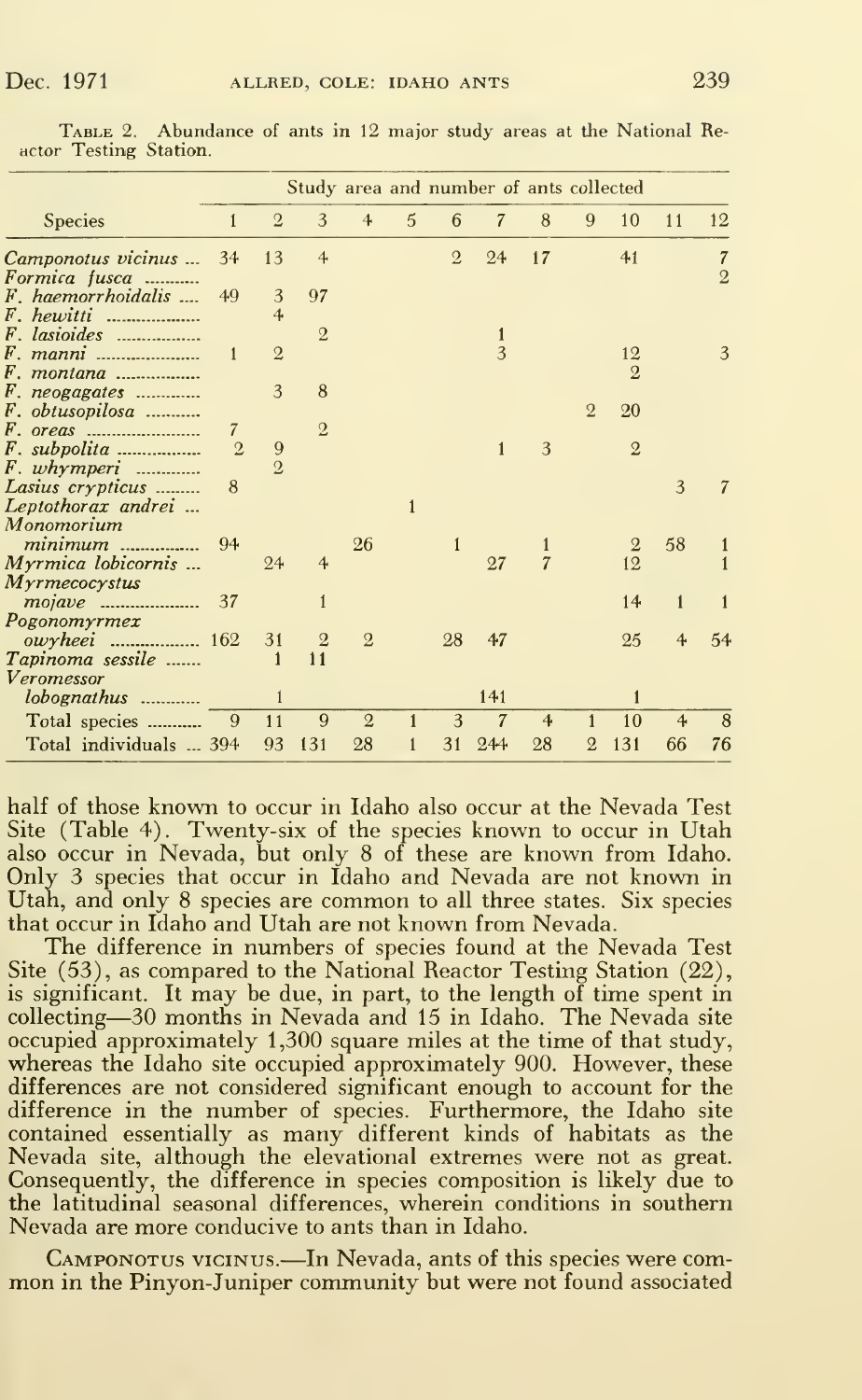| <b>Species</b>         | No. study areas<br>where found | Total ants<br>collected |
|------------------------|--------------------------------|-------------------------|
|                        | 11                             | 150                     |
| Pogonomyrmex owyheei   | 10                             | 357                     |
| Monomorium minimum     | 8                              | 184                     |
|                        |                                | 76                      |
|                        |                                | 21                      |
|                        |                                | 17                      |
| Myrmecocystus mojave   | 5                              | 54                      |
|                        |                                | 156                     |
|                        | 3                              | 6                       |
|                        |                                | 12                      |
|                        |                                | 26                      |
|                        |                                | 10                      |
|                        |                                | 18                      |
|                        |                                |                         |
| Veromessor lobognathus | 3                              | 143                     |
|                        |                                |                         |
|                        |                                | $\overline{4}$          |
|                        |                                | $\overline{2}$          |
|                        |                                | 51                      |
|                        |                                | 2                       |
|                        |                                |                         |
|                        |                                | 15                      |

Table 3. Geographic distribution and relative abundance of ants at the National Reactor Testing Station.

with other vegetative types (Cole, 1966). Beck et al. (1967) found these ants widely distributed in Utah, mostly in *Artemisia* associations. In Idaho these ants were associated with a variety of vegetative types but were most abundant in *Chrysothamnus-Artemisia* associations.

FORMICA FUSCA.—The Pinyon-Juniper community was the only area at the Nevada Test Site where ants of this species were found (Cole, 1966). In Utah few specimens were taken in association with mountain shrub types of vegetation (Beck, Allred, and Despain, 1967). In Idaho the two specimens were taken in a Juniper community.

FORMICA LASIOIDES.—According to Cole (1966), this species is sparsely represented in the Pinyon-Juniper areas at the Nevada Test Site. In Idaho the three specimens were associated with  $El\gamma mus$  and with *Chrysothamnus-Artemisia*.

FORMICA NEOGAGATES.—These ants were found only in the Pinyon-Juniper community at the Nevada Test Site (Cole, 1966). In Idaho they were associated with the Artemisia-Chrysothamnusgrass and  $Elymus-grass$  communities.

FORMICA OBTUSOPILOSA.—At the Nevada Test Site, the few ants that were found were in mixed vegetative types where scattered<br>junipers and Artemisia were present (Cole, 1966). In Idaho these ants were found in association with *Chenopodium*, *Eurotia*, and Artemisia.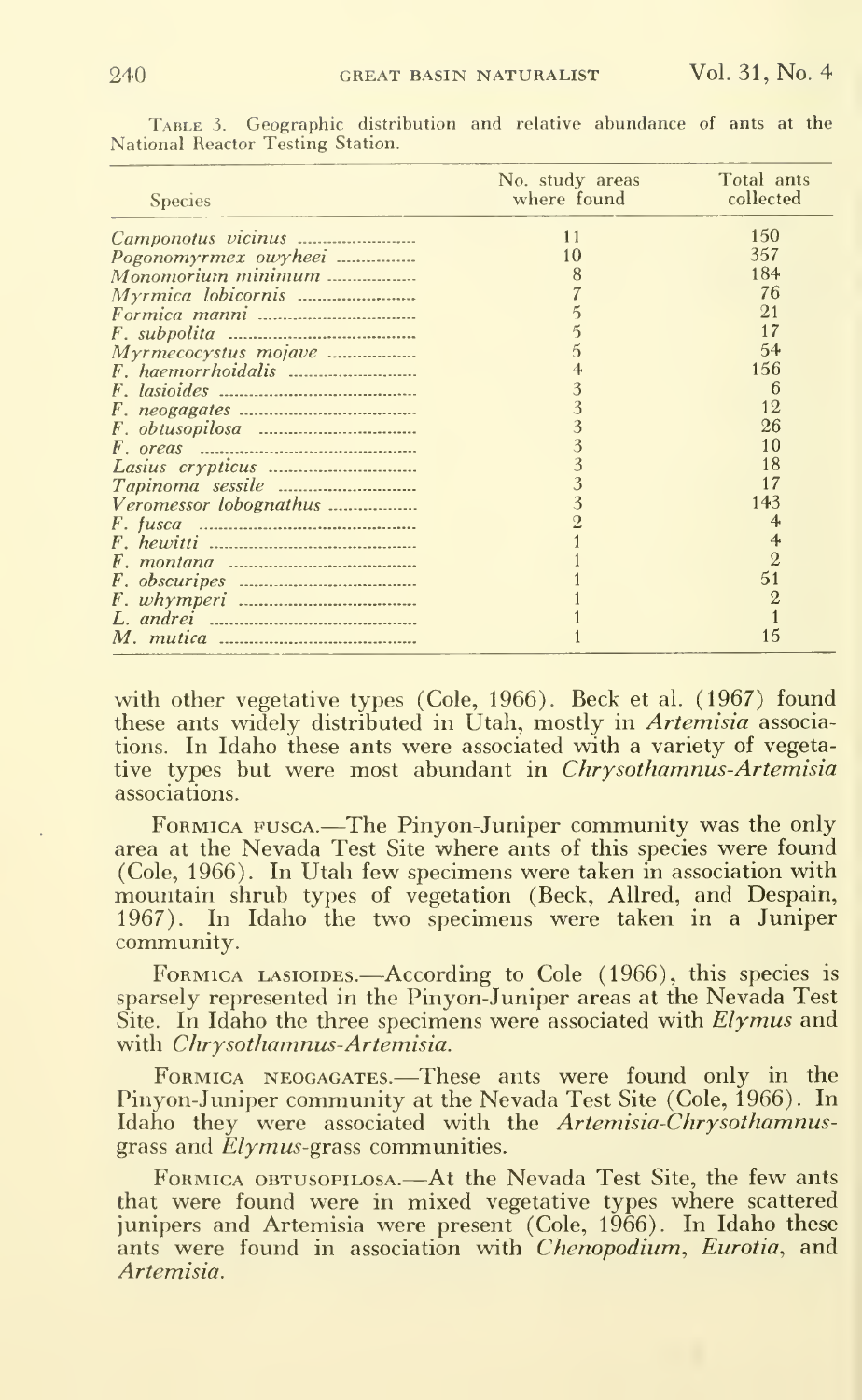|                           | State occurrence |             |                                 |  |  |  |
|---------------------------|------------------|-------------|---------------------------------|--|--|--|
| <b>Species</b>            | Idaho            | Utah        | Nevada                          |  |  |  |
| Camponotus vicinus        | $\pm$            |             | $\hspace{.1cm} + \hspace{.1cm}$ |  |  |  |
|                           | $+$              |             |                                 |  |  |  |
|                           |                  |             |                                 |  |  |  |
|                           |                  |             |                                 |  |  |  |
|                           |                  | $+ + + + +$ |                                 |  |  |  |
|                           |                  |             |                                 |  |  |  |
| Monomorium minimum        | $^{+}$           |             |                                 |  |  |  |
| Myrmecocystus mojave      |                  |             |                                 |  |  |  |
| Formica haemorrhoidalis   | $\overline{+}$   |             |                                 |  |  |  |
|                           |                  |             |                                 |  |  |  |
|                           |                  | ┼┼┼┼┼┼┼┼    |                                 |  |  |  |
|                           |                  |             |                                 |  |  |  |
|                           |                  |             |                                 |  |  |  |
|                           |                  |             |                                 |  |  |  |
|                           |                  |             |                                 |  |  |  |
|                           | $^{+}$           |             |                                 |  |  |  |
|                           | $^{+}$           |             |                                 |  |  |  |
|                           | $\overline{+}$   |             |                                 |  |  |  |
| Veromessor lobognathus    |                  |             |                                 |  |  |  |
| Crematogaster coarctata   |                  |             |                                 |  |  |  |
|                           |                  |             |                                 |  |  |  |
|                           |                  |             |                                 |  |  |  |
|                           |                  |             |                                 |  |  |  |
|                           |                  |             |                                 |  |  |  |
|                           |                  |             |                                 |  |  |  |
|                           |                  |             |                                 |  |  |  |
|                           |                  |             |                                 |  |  |  |
|                           |                  |             |                                 |  |  |  |
|                           |                  | ┽┽┽┽┽┽┽┽    |                                 |  |  |  |
| Iridomyrmex pruinosum     |                  |             |                                 |  |  |  |
| Leptothorax nevadensis    |                  |             |                                 |  |  |  |
| Myrmecocystus mexicanus   |                  |             |                                 |  |  |  |
|                           |                  |             |                                 |  |  |  |
|                           |                  | $+ + + + +$ |                                 |  |  |  |
| Pogonomyrmex californicus |                  |             |                                 |  |  |  |
|                           |                  |             |                                 |  |  |  |
|                           |                  |             |                                 |  |  |  |
|                           |                  |             |                                 |  |  |  |

Table 4. Occurrence of selected species of ants in Nevada, Utah, and Idaho.\*

'Only those species are listed that are known to occur in two or more of the three states.

Formica subpolita.—According to Cole (1966), ants of this species were common but were restricted to the Pinyon-Juniper com munity at the Nevada Test Site. In Idaho they were found in a variety of plant situations but mostly in the Artemisia associations.

Lasius crypticus.—Cole (1966) reported that ants of this species occur in association with Pinyon-Juniper in Nevada. In Utah these ants were associated primarily with mountain-shrub type vegetation (Beck, Allred, and Despain, 1967). In Idaho they were most com-<br>mon in *Chrysothamnus* and Juniper areas.

LEPTOTHORAX ANDREI.—At the Nevada Test Site, only a few speci- mens were found, and these were in association with the Pinyon-Juniper community (Cole, 1966). The single specimen taken in Idaho was in a Juniper community.